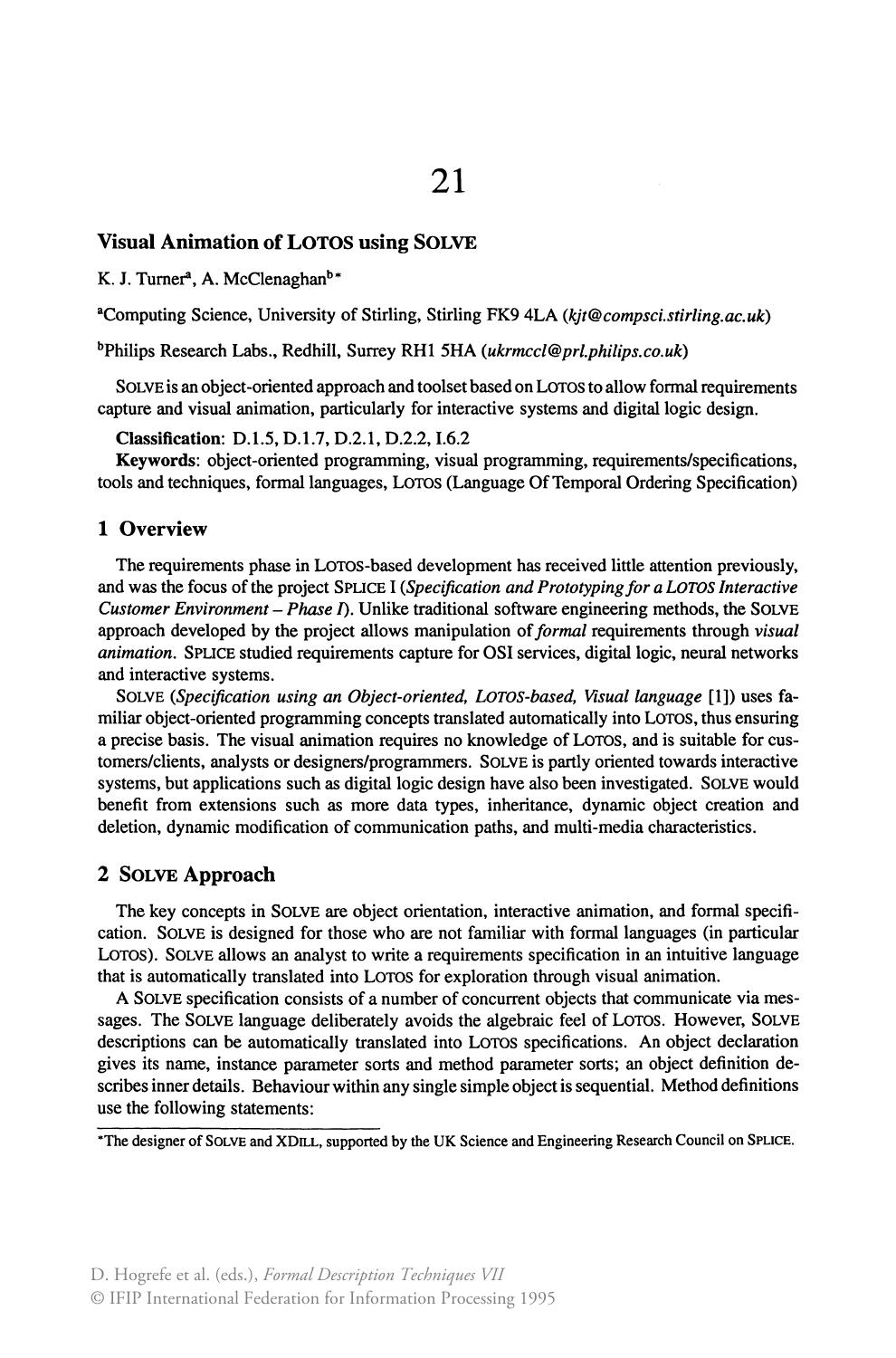comments local variables variable bindings conditionals loops blocking calls non-blocking calls

Variables *Name : Sort,* ... EndVariables Assign *(Variable, Value)*  If *Condition* Then *Statement* Else *Statement* Endlf While *Condition* Do *Statement* EndWhile AskWaitCall *ObjectName.MethodName (Parameter) (Results)*  TeiiCall *ObjectName.MethodName (Parameters)* 

3 SOLVE In Action

SOL VE has been used, for example to define a system for setting the clock of a VCR *(Video Cassette Recorder).* This has an on-screen 24-hour clock that is set using on-screen cursor and control buttons. The cursor can be moved using left or right buttons to select one digit, which can then be adjusted with increment and decrement buttons. The mapping between informal requirements and SOLVE objects, attributes and methods is straightforward. For example, manual operation of a push-button is represented by clicking its icon. A skeleton of the SOLVE description for the VCR clock is given below; the full description is about  $250$  lines [1], and is translated automatically into about 1700 lines of LOTOS.

| System VCRclock Is                                                    | $--$ system name                         |
|-----------------------------------------------------------------------|------------------------------------------|
| <b>PicDecls</b>                                                       | $-$ icon declarations                    |
| leftArrow, rightArrow                                                 | $-$ icon filenames                       |
| <b>ObjectDeclarations</b>                                             | $--$ object interfaces                   |
| Object Cursor(Bool) Is                                                | $--$ cursor object, flashing parameter   |
| QueryXPos() (Int)                                                     | $---$ check cursor x position method     |
| Left()()                                                              | -- move cursor left method               |
| ObjectDefinitions                                                     | $--$ object internals                    |
| <b>Object Cursor</b> (Bool:flashingOn) Is                             | $-$ cursor object                        |
| Method QueryXPos() Is                                                 | $-$ return cursor x position             |
| Return(xPos)                                                          |                                          |
| Method Left() Is                                                      | $--$ move cursor left                    |
| If $(xPos$ Nei 1)                                                     | $--$ position not 1 (i.e. leftmost)?     |
| Then                                                                  |                                          |
| $\text{Assign}(x\text{Pos},x\text{Pos Minus 1})$ - decrement position |                                          |
| TellCall Interface.SetIcon(xPos,yPos,iconPic)                         |                                          |
|                                                                       | $--$ asynchronous call to redisplay icon |
| <b>Else</b>                                                           | $--$ move attempt ignored                |
| EndIf                                                                 |                                          |
| Return()                                                              |                                          |
|                                                                       |                                          |

The SOLVE approach has also been extended to allow interactive visual animation of digital logic specifications written using DILL *(Digital Logic in LOTOS* [3]). DILL provides a library of pre-defined circuit components, combined using a macro language and LOTOS operators. XDILL *(X-based DILL* [2]) visually animates requirements for digital logic circuits. A stage in the visual animation of a D-Latch (a one-bit memory) is illustrated overleaf. In the left-hand animation window the user has clicked on the *F* (False) button to drop the input clock *iC.* The right-hand window shows that the D-Latch has stored its input data *iD,* reftected in the state of output *oQ* and inverted output *oQbar.*